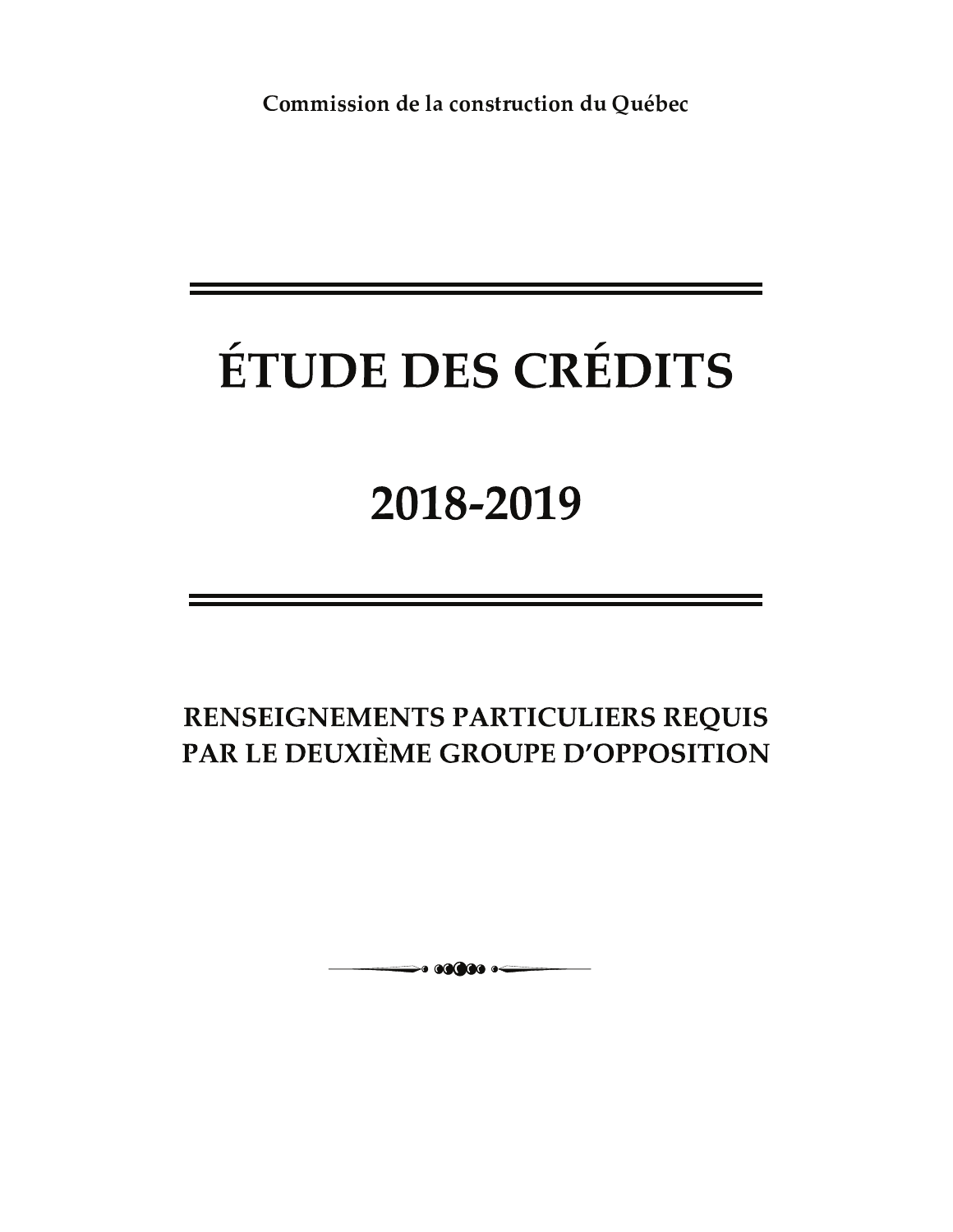### RENSEIGNEMENTS PARTICULIERS REQUIS PAR LE DEUXIÈME GROUPE D'OPPOSITION

#### **TABLE DES MATIÈRES**

- RP1 Pour chacun des organismes, agences, ou autres relevant du ministère pour 2017-2018, indiquer :
	- a) la liste des employés et des membres du conseil d'administration, en indiquant le poste qu'ils occupent et leur rémunération;
	- b) la liste des personnes qui ont été nommées ou qui ont vu leur mandat renouvelé en indiquant : leur nom, leur titre, la date du début et de la fin de leur mandat, leur rémunération et leur CV;
	- c) leur frais de déplacement, de repas, de voyage et de représentation.
- **RP2** Liste de toutes les formations (incluant les formations continues et celles menant à l'obtention d'une certification ou d'un diplôme), conférences, ateliers, journées d'activités, activités de développement, sommets, congrès ou autres activités auxquelles ont participé les employés du ministère et des organismes qui en relèvent au cours l'année 2017-2018 indiquer :
	- a) le lieu;
	- b) le coût:
	- c) la ou les dates de participation;
	- d) le nombre de participants;
	- e) le nom de la personne ou de l'organisme ayant offert l'activité;
	- f) le nom de la formation ou de l'activité.
- Sommes dépensées en 2017-2018 (et prévisions pour 2018-2019) par le ministère RP3 et chacun de ses organismes pour l'informatique et les technologies de l'information. Ventiler selon la catégorie de dépenses, soit s'il s'agit d'achat de logiciels ou de licences, de matériel, d'entretien ou de services professionnels (interne, externe ou du CSPQ).
- RP4 Liste de tous les comités interministériels ou impliquant d'autres partenaires aux quels a participé le ministère en 2017-2018, en indiquant pour chacun :
	- a) son mandat:
	- b) la liste des membres;
	- c) le budget dépensé;
	- d) le montant ventilé pour les frais de déplacement, de repas ou autres;
	- e) les résultats atteints.
- RP5 Nombre et pourcentage d'employés occasionnels par secteurs au ministère et dans chaque organisme qui en relève en 2017-2018 et comparaison avec les cinq années financières précédentes. Préciser pour chaque secteur et pour chaque année le nombre et le pourcentage d'employés devenus permanents.
- RP<sub>6</sub> Copie et détail de toute demande de réduction, de consolidation, d'optimisation des ressources et de moyens ou de compressions de dépenses, reçue par le ministère ou l'organisme qui en relève en 2017-2018. Fournir l'ensemble des échanges, correspondances ou autres à ce sujet.

Fournir également la ventilation de toutes les compressions financières réalisées et à venir du ministère et des organismes qui en relèvent dans la cadre du Plan de retour à l'équilibre budgétaire pour chacune des années financières 2015-2016, 2016-2017, 2017-2018, ainsi que les prévisions pour 2018-2019.

Liste de tous les frais de traduction et des documents traduits pour le ministère et RP9 chacun de ses organismes en 2017-2018. Fournir la liste des contrats octroyés, le nom des firmes retenues et les coûts.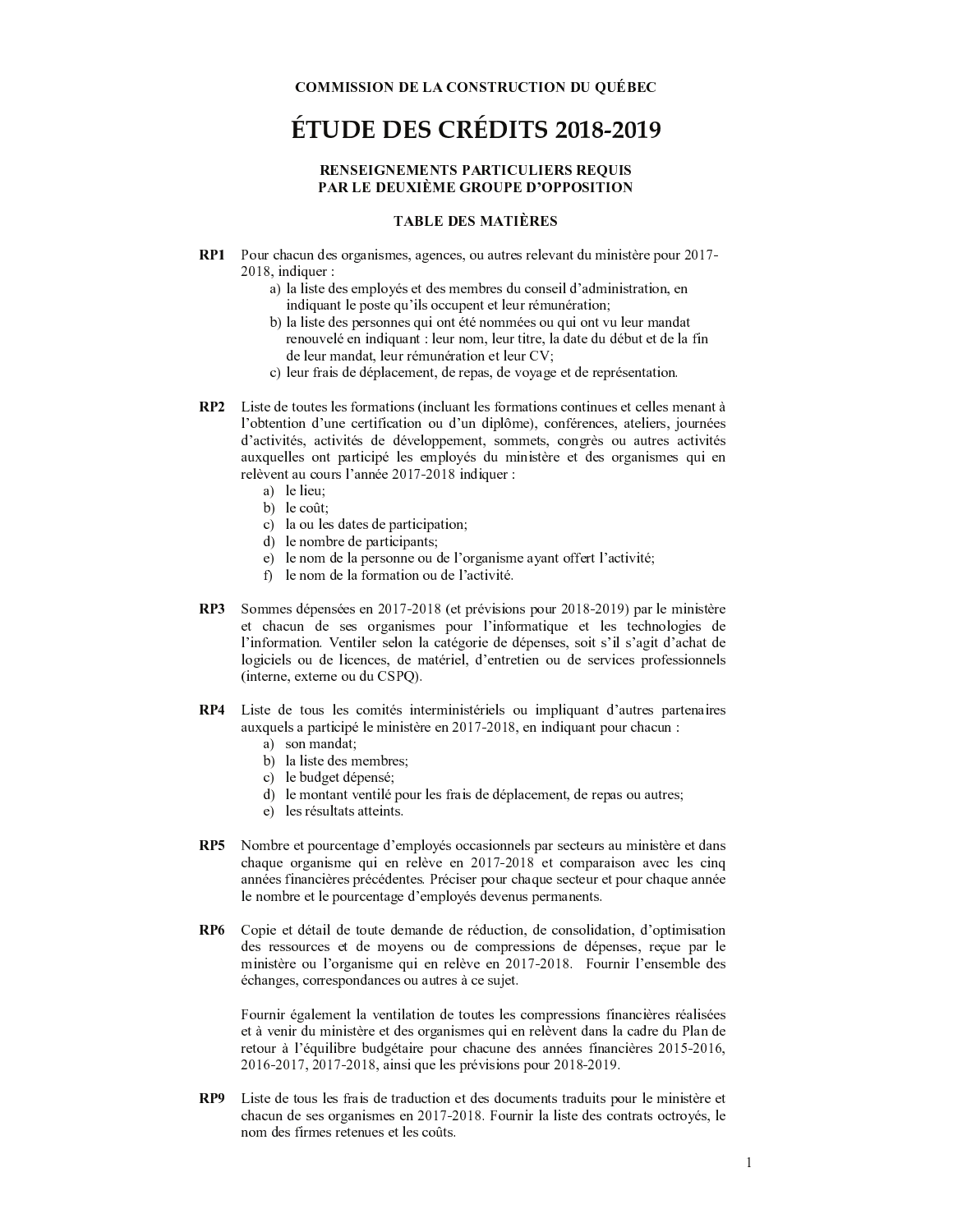- RP10 Liste et détail de tous les mandats donnés à la Société immobilière du Québec par le ministère et par chaque organisme qui en relève pour la location, l'achat, la rénovation, la décoration et autres travaux réalisés en 2017-2018.
- PR11 Pour le ministère et chacun des organismes qui en relèvent, indiquer pour 2017- $2018:$ 
	- a) la liste de tous les concours et tirages réalisés;
	- b) les prix remis aux gagnants des concours et des tirages, ainsi que la valeur de ces prix:
	- c) l'objectif visé par la tenue de chacun des concours:
	- d) la liste des concours qui ont pris fin.
- RP12 Pour le ministère et chacun des organismes qui en en relèvent, concernant les campagnes de publicité et de sensibilisation, fournir pour 2017-2018 et les prévisions pour 2018-2019 :
	- le nom de toutes les campagnes;
	- · les coûts de ces campagnes;
	- le nom de la firme ou du professionnel retenu pour la réaliser;
	- les dates de diffusion de la campagne;
	- les objectifs visés par chaque campagne.
- RP13 Pour le ministère et chacun des organismes qui en relèvent, la liste des programmes de financement ou de subventions, le montant global attitré au programme, la direction du ministère ou l'organisme qui en a la gestion, en indiquant pour chacun pour 2017-2018:
	- a) le nom et la nature des projets qui ont obtenu un financement ou une subvention:
	- b) le nom du ou des organismes bénéficiaires;
	- c) le montant qui leur a été accordé.

Fournir également la liste des projets qui ont été rejetés par chaque programme.

- RP14 Pour le ministère et chacun des organismes qui en relèvent, indiquer pour 2017- $2018:$ 
	- a) le nombre d'employés et le nom des employés affectés aux communications et/ou affaires publiques;
	- b) le montant dépensé par la direction, département ou division des communications et/ou affaires publiques;
	- c) le nombre et le détail des rencontres des employés affectés aux communications et/ou affaires publiques avec d'autres instances ou organismes publics, ventilé par instances ou organismes;
	- d) Le montant total des sommes investies en veille médiatique en 2017-2018 au sein de la direction des communications. Fournir le nom du ou des fournisseurs de services et le détail des factures payées:
	- e) Le montant total des sommes investies en veille médiatique en 2017-2018 au sein du cabinet du ministre. Fournir le nom du ou des fournisseurs de services et le détail des factures payées.
- RP15 Pour le ministère et chacun des organismes qui en relèvent, le nombre d'ETC affectés et les coûts reliés à la préparation de l'exercice d'étude des crédits budgétaires (incluant les réponses aux questions et les présences en commission parlementaire).
- RP16 Pour le ministère et chacun des organismes qui en relèvent, le total et la ventilation des créances et/ou amendes à recouvrer pour chacune des années 2010-2011 à 2017-2018, l'âge de ces créances (ventilé par années) et les moyens entrepris pour les recouvrer. Prévisions pour 2018-2019.
- RP20 Le nombre d'enquêtes pour fraude ou corruption menées par la Commission de la Construction du Québec pour les années 2013-2014, 2014-2015, 2015-2016, 2016-2017 et 2017-2018 ainsi que la ventilation des coûts totaux engendrés par ces enquêtes et des mesures prises par la Commission.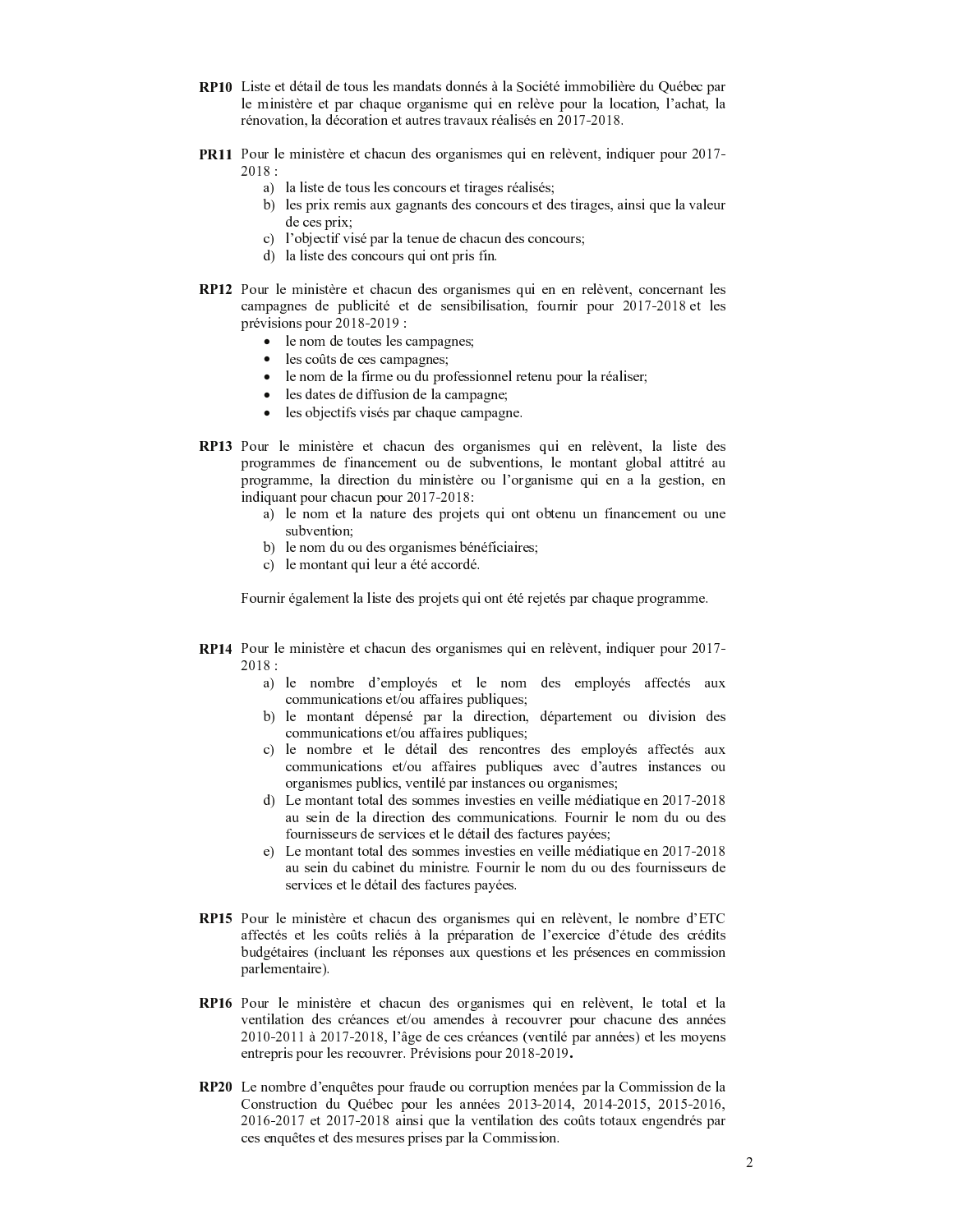- RP22 Liste et copie de toutes les recherches commandées en 2016-2017 et 2017-2018 en incluant les coûts et les appels d'offres.
- RP27 Nombre d'ETC (équivalent temps complet) affectés à travers les organismes du ministère à la résolution de conflits de travail en 2016-2017, 2017-2018, ventilés par conflits en incluant les informations suivantes :
	- a) Partis impliqués dans le conflit;
	- b) Nombre d'ETC affectés à ce conflit spécifique;
	- c) Date du début du conflit;
	- d) Date de retour de fin du conflit.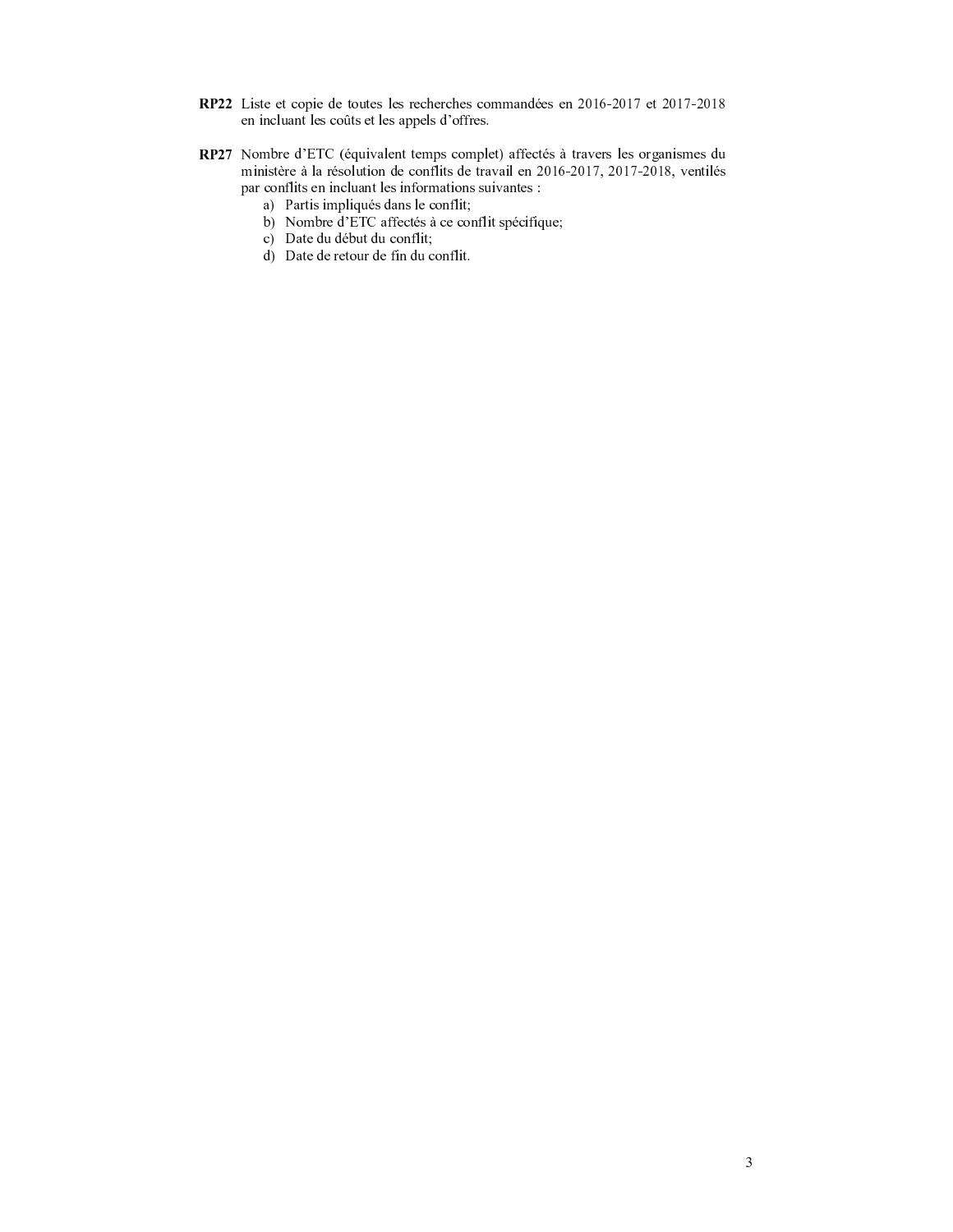#### DEMANDES DE RENSEIGNEMENTS PARTICULIERS DU DEUXIÈME GROUPE D'OPPOSITION

### $RP-1$

Pour chacun des organismes, agences, ou autres relevant du ministère pour 2017-2018, indiquer:

a) la liste des employés et des membres du conseil d'administration, en indiquant le poste qu'ils occupent et leur rémunération;

b) la liste des personnes qui ont été nommées ou qui ont vu leur mandat renouvelé en indiquant : leur nom, leur titre, la date du début et de la fin de leur mandat, leur rémunération et leur CV;

c) leur frais de déplacement, de repas, de voyage et de représentation.

Le personnel de la Commission de la construction du Québec (CCQ) n'est pas assujetti à la Loi sur la fonction publique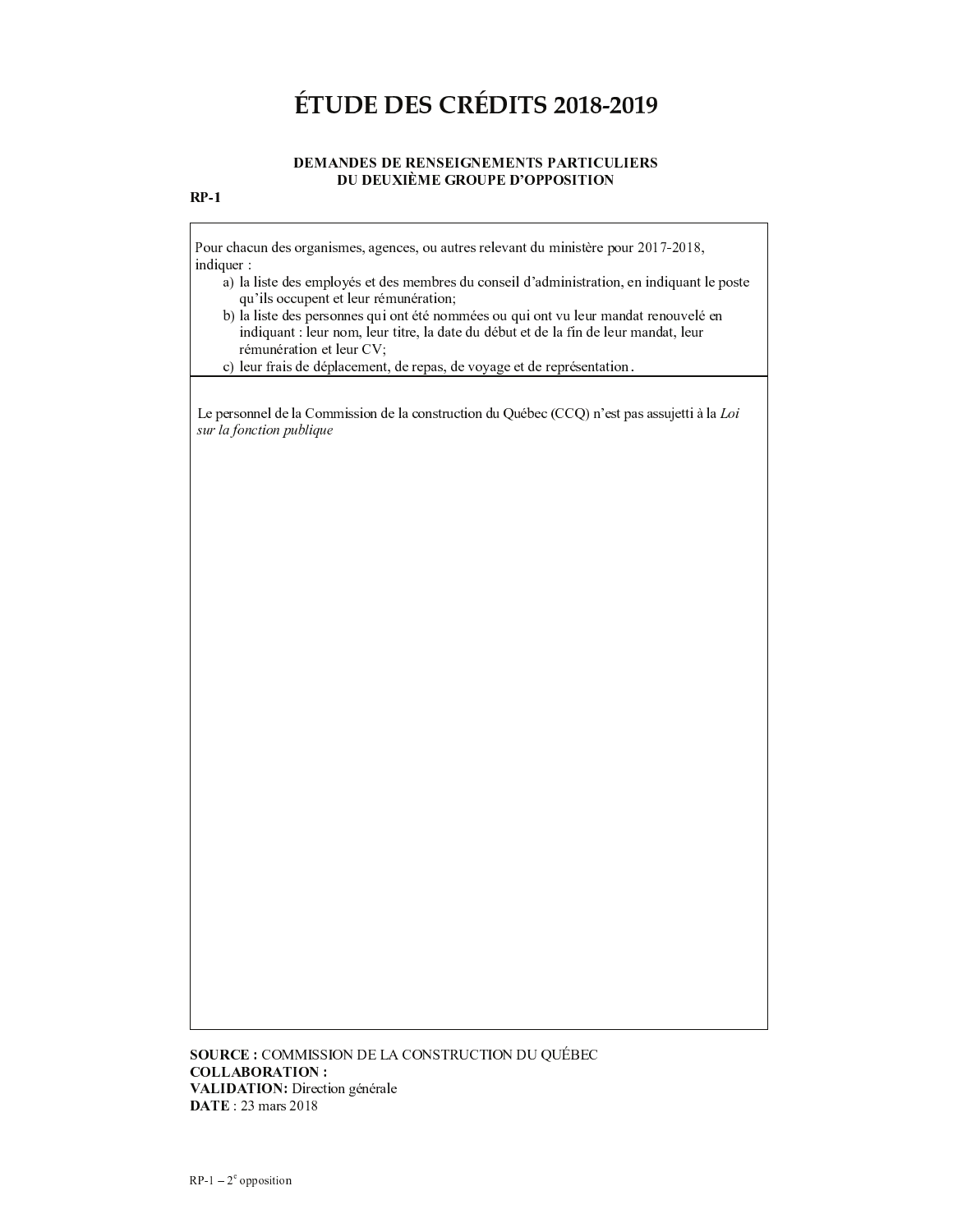#### DEMANDES DE RENSEIGNEMENTS PARTICULIERS DU DEUXIÈME GROUPE D'OPPOSITION

### $RP-2$

Liste de toutes les formations (incluant les formations continues et celles menant à l'obtention d'une certification ou d'un diplôme), conférences, ateliers, journées d'activités, activités de développement, sommets, congrès ou autres activités auxquelles ont participé les employés du ministère et des organismes qui en relèvent au cours l'année 2017-2018 indiquer :

- a) le lieu;
- b) le coût;
- c) la ou les dates de participation;
- d) le nombre de participants;
- e) le nom de la personne ou de l'organisme ayant offert l'activité;
- f) le nom de la formation ou de l'activité.

Le personnel de la Commission de la construction du Québec (CCQ) n'est pas assujetti à la Loi sur la fonction publique.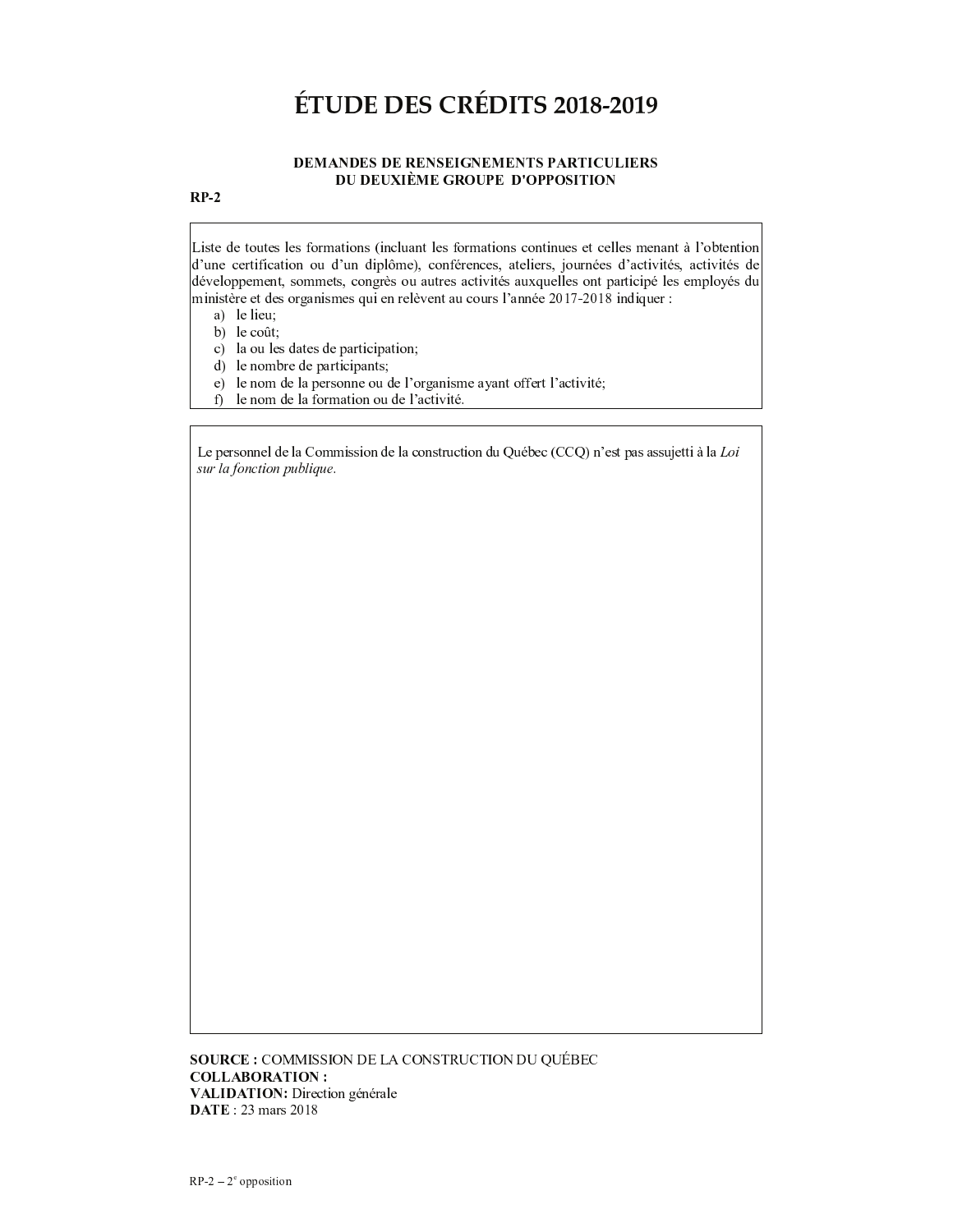### DEMANDES DE RENSEIGNEMENTS PARTICULIERS DU DEUXIÈME GROUPE D'OPPOSITION

### $RP-3$

Sommes dépensées en 2017-2018 (et prévisions pour 2018-2019) par le ministère et chacun de ses organismes pour l'informatique et les technologies de l'information. Ventiler selon la catégorie de dépenses, soit s'il s'agit d'achat de logiciels ou de licences, de matériel ou de services professionnels (interne, externe ou du CSPQ).

Dépenses opérationnelles de la vice-présidence des technologies de l'information

| <b>DESCRIPTION DE COMPTES</b>                          | <b>RÉEL 2017</b><br>Du 1 <sup>er</sup> jan au 31<br>décembre <sup>(1)</sup> |
|--------------------------------------------------------|-----------------------------------------------------------------------------|
| Charges reliées aux effectifs                          | 10 730 791 \$                                                               |
| Administration                                         | 110414S                                                                     |
| Entretien équipements et logiciels                     | 2427714\$                                                                   |
| Téléphonie (filaire et sans fil)                       | 983 526 \$                                                                  |
| Autres frais                                           | 151797 \$                                                                   |
| Services professionnels (consultants<br>informatiques) | 4 202 910 \$                                                                |
| ТОТАІ.                                                 | 18 607 152 S                                                                |

(1) Données préliminaires - états financiers non finalisés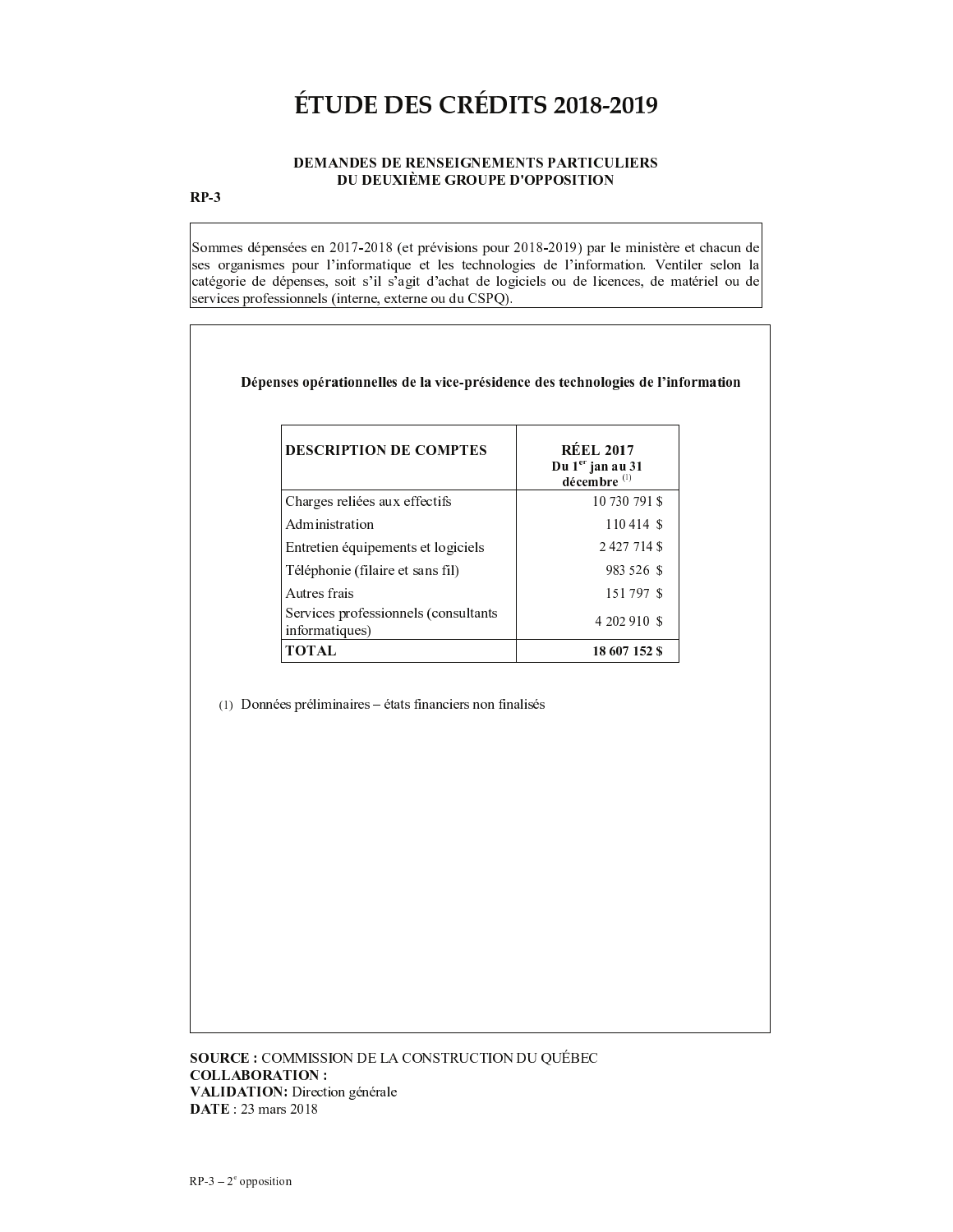#### - . / <sup>0</sup> <sup>1</sup> - . <sup>2</sup> - . <sup>3</sup> . <sup>1</sup> <sup>2</sup> . <sup>4</sup> <sup>5</sup> <sup>1</sup> . / . <sup>1</sup> <sup>6</sup> <sup>2</sup> <sup>7</sup> <sup>0</sup> <sup>3</sup> <sup>6</sup> <sup>4</sup> <sup>8</sup> <sup>9</sup> : <sup>4</sup> . <sup>3</sup> <sup>2</sup> - <sup>9</sup> - . <sup>9</sup> ; <sup>4</sup> <sup>&</sup>lt; / . <sup>5</sup> <sup>3</sup> <sup>=</sup> <sup>9</sup> <sup>7</sup> . - <sup>&</sup>gt; = <sup>7</sup> <sup>7</sup> <sup>=</sup> <sup>2</sup> <sup>4</sup> <sup>6</sup> <sup>4</sup> <sup>=</sup> <sup>1</sup>

#### — <u>—</u>

A <sup>B</sup> <sup>C</sup> <sup>D</sup> <sup>E</sup> <sup>F</sup> <sup>E</sup> <sup>D</sup> <sup>G</sup> <sup>H</sup> <sup>C</sup> <sup>I</sup> <sup>E</sup> <sup>C</sup> <sup>J</sup> <sup>G</sup> <sup>K</sup> <sup>B</sup> <sup>D</sup> <sup>L</sup> <sup>C</sup> <sup>B</sup> <sup>M</sup> <sup>D</sup> <sup>E</sup> <sup>N</sup> <sup>K</sup> <sup>B</sup> <sup>M</sup> <sup>B</sup> <sup>C</sup> <sup>D</sup> <sup>L</sup> <sup>N</sup> <sup>B</sup> <sup>E</sup> <sup>I</sup> <sup>C</sup> <sup>G</sup> <sup>H</sup> <sup>B</sup> <sup>K</sup> <sup>O</sup> <sup>I</sup> B <sup>P</sup> <sup>H</sup> <sup>Q</sup> <sup>M</sup> <sup>D</sup> <sup>F</sup> <sup>R</sup> <sup>Q</sup> <sup>H</sup> <sup>D</sup> <sup>N</sup> <sup>E</sup> <sup>C</sup> <sup>O</sup> <sup>Q</sup> <sup>N</sup> <sup>D</sup> <sup>E</sup> <sup>M</sup> <sup>Q</sup> <sup>B</sup> <sup>N</sup> <sup>E</sup> <sup>C</sup> <sup>Q</sup> <sup>H</sup> <sup>S</sup> <sup>P</sup> <sup>H</sup> <sup>E</sup> <sup>I</sup> <sup>C</sup> <sup>Q</sup> O <sup>Q</sup> <sup>N</sup> <sup>D</sup> <sup>B</sup> <sup>J</sup> <sup>B</sup> <sup>O</sup> <sup>L</sup> <sup>I</sup> <sup>E</sup> <sup>K</sup> <sup>B</sup> <sup>M</sup> <sup>B</sup> <sup>C</sup> <sup>D</sup> <sup>T</sup> <sup>N</sup> <sup>E</sup> <sup>E</sup> <sup>M</sup> <sup>U</sup> <sup>V</sup> <sup>W</sup> <sup>X</sup> <sup>Y</sup> <sup>U</sup> <sup>V</sup> <sup>W</sup> <sup>Z</sup> [ <sup>E</sup> <sup>M</sup> <sup>B</sup> <sup>M</sup> <sup>F</sup> <sup>B</sup> <sup>P</sup> <sup>H</sup> <sup>Q</sup> <sup>M</sup> <sup>D</sup> <sup>O</sup> <sup>G</sup> <sup>H</sup> <sup>N</sup> <sup>J</sup> \ <sup>Q</sup> <sup>J</sup> <sup>H</sup> <sup>M</sup> ]

- $\sim$  C  $\sim$  C  $\sim$  C  $\sim$  C  $\sim$  C  $\sim$  C  $\sim$  C  $\sim$  C  $\sim$  C  $\sim$  C  $\sim$  C  $\sim$  C  $\sim$  C  $\sim$  C  $\sim$  C  $\sim$  C  $\sim$  C  $\sim$  C  $\sim$  C  $\sim$  C  $\sim$  C  $\sim$  C  $\sim$  C  $\sim$  C  $\sim$  C  $\sim$  C  $\sim$  C  $\sim$  C  $\sim$  C  $\sim$  C  $\sim$  C  $\sim$
- ` ^ <sup>I</sup> <sup>Q</sup> <sup>I</sup> B <sup>C</sup> <sup>D</sup> <sup>E</sup> <sup>F</sup> <sup>E</sup> <sup>C</sup> <sup>K</sup> <sup>E</sup> <sup>K</sup> ` N <sup>E</sup> <sup>C</sup> \_
- J ^ <sup>I</sup> <sup>E</sup> ` H <sup>F</sup> <sup>a</sup> <sup>E</sup> <sup>D</sup> <sup>F</sup> <sup>L</sup> <sup>O</sup> <sup>E</sup> <sup>M</sup> <sup>C</sup> <sup>L</sup> \_
- F A D D D B I L O B I L O I L O I G H N I E C N E C H D E F E T E C H D H D E K E M D E C G H D H D N E C G H
- $E$   $\sim$   $E$   $\sim$   $E$   $\sim$   $E$   $\sim$   $E$   $\sim$   $E$   $\sim$   $E$   $\sim$   $E$   $\sim$   $E$   $\sim$   $E$

e and the contract of the contract of the contract of the contract of the contract of the contract of the contract of the contract of the contract of the contract of the contract of the contract of the contract of the cont

a o tro or a contrary of the contrary top that of the contrary 8 <sup>=</sup> : : <sup>0</sup> <sup>v</sup> <sup>=</sup> <sup>3</sup> <sup>0</sup> <sup>6</sup> <sup>4</sup> <sup>=</sup> <sup>1</sup> <sup>g</sup> w <sup>0</sup> : <sup>4</sup> - <sup>0</sup> <sup>6</sup> <sup>4</sup> <sup>=</sup> <sup>1</sup> <sup>g</sup> <sup>m</sup> <sup>B</sup> <sup>N</sup> <sup>E</sup> <sup>J</sup> <sup>D</sup> <sup>B</sup> <sup>G</sup> <sup>M</sup> <sup>a</sup> <sup>L</sup> <sup>M</sup> <sup>L</sup> <sup>N</sup> <sup>Q</sup> <sup>I</sup> <sup>E</sup> - <sup>0</sup> <sup>6</sup> . <sup>g</sup> <sup>U</sup> <sup>x</sup> <sup>K</sup> <sup>Q</sup> <sup>N</sup> <sup>C</sup> <sup>U</sup> <sup>V</sup> <sup>W</sup> <sup>Z</sup>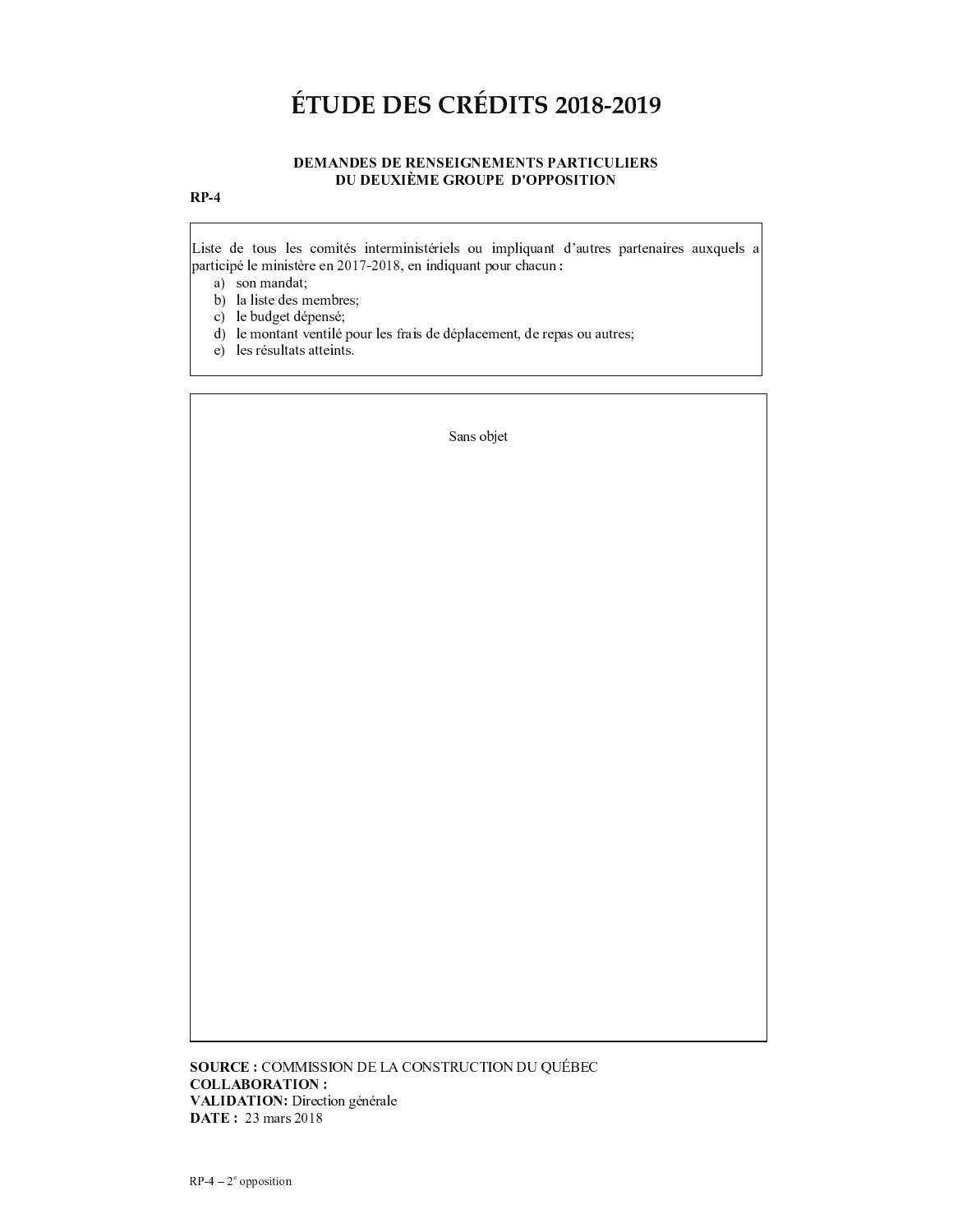### DEMANDES DE RENSEIGNEMENTS PARTICULIERS DU DEUXIÈME GROUPE D'OPPOSITION

### $RP-5$

Nombre et pourcentage d'employés occasionnels par secteurs au ministère et dans chaque organisme qui en relève en 2017-2018 et comparaison avec les cinq années financières précédentes. Préciser pour chaque secteur et pour chaque année le nombre et le pourcentage d'employés devenus permanents.

Sans objet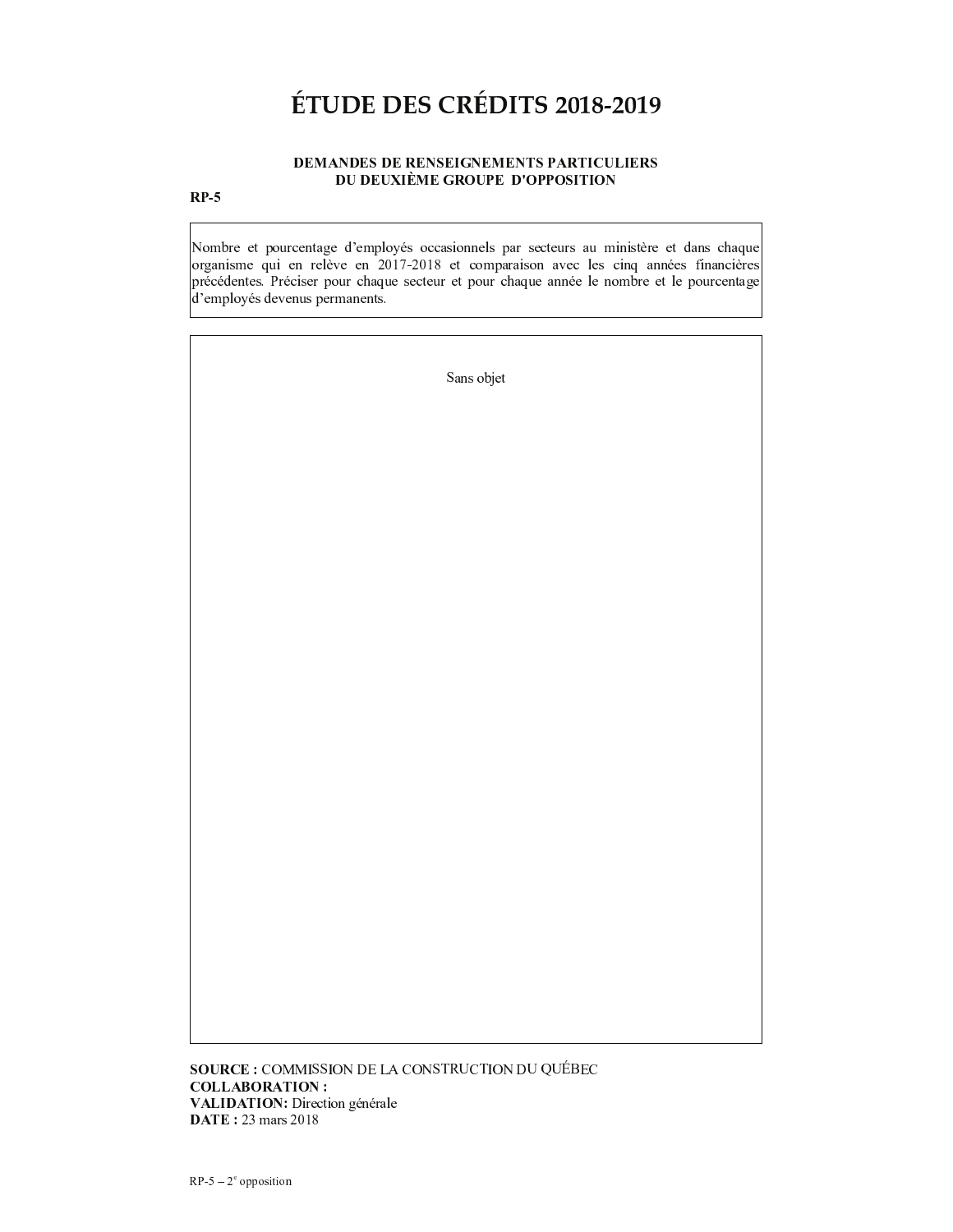#### **DEMANDES DE RENSEIGNEMENTS PARTICULIERS** DU DEUXIÈME GROUPE D'OPPOSITION

### $RP-6$

Copie et détail de toute demande de réduction, de consolidation, d'optimisation des ressources et de moyens ou de de compressions de dépenses reçue par le ministère ou l'organisme qui en relève en 2017-2018. Fournir l'ensemble des échanges, correspondances ou autres à ce sujet.

Fournir également la ventilation de toutes les compressions financières réalisées et à venir du ministère et des organismes qui en relèvent dans le cadre du Plan de retour à l'équilibre budgétaire pour chacune des années financières 2015-2016, 2016-2017 et 2017-2018, ainsi que les prévisions pour 2018-2019.

La Commission de la construction du Québec n'est pas assujetti à la Loi sur la gestion et le contrôle des effectifs des ministères, des organismes et des réseaux du secteur public ainsi que des sociétés d'État.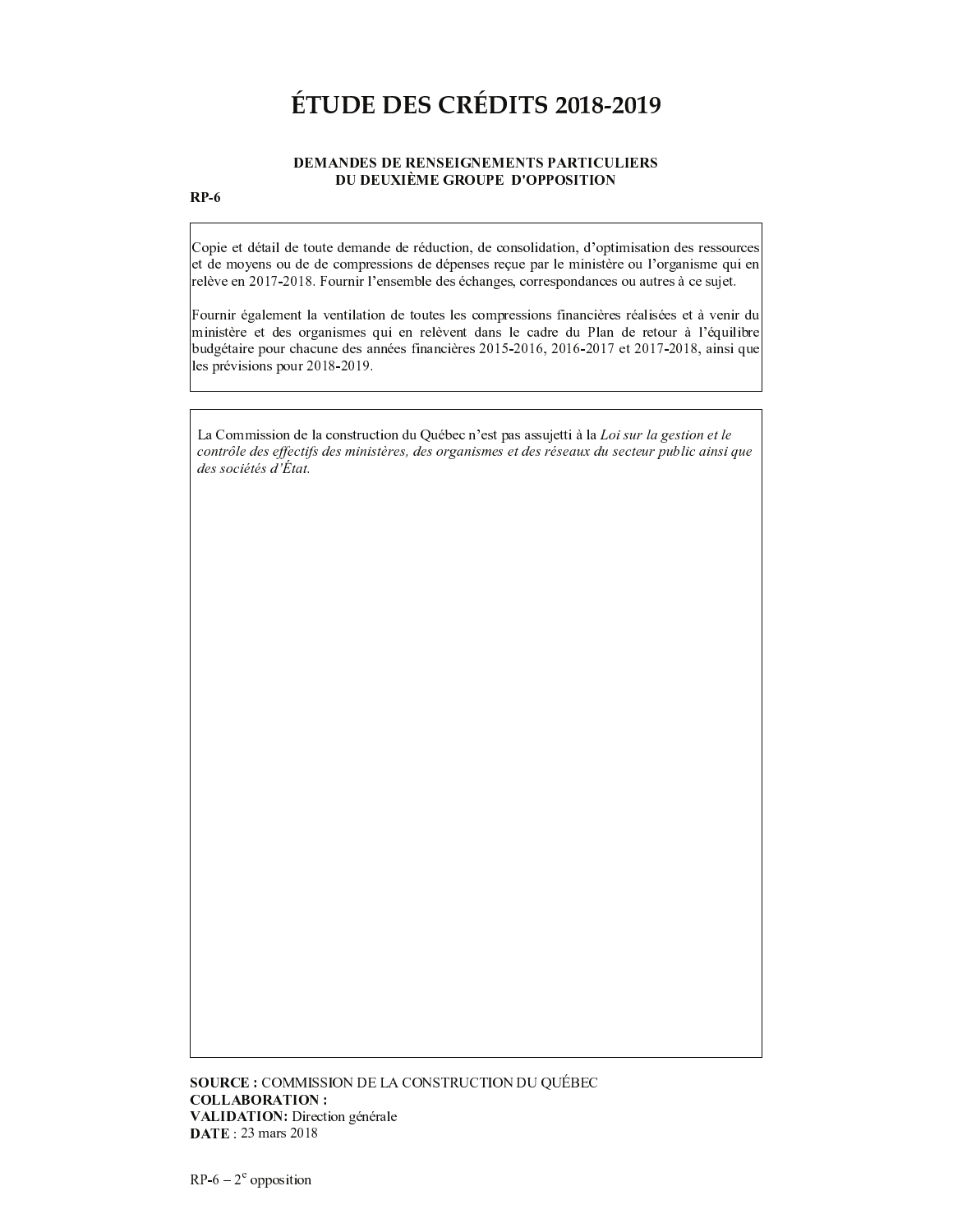### DEMANDES DE RENSEIGNEMENTS PARTICULIERS DU DEUXIÈME GROUPE D'OPPOSITION

### $RP-9$

Liste de tous les frais de traduction et des documents traduits pour le ministère et chacun de ses organismes en 2017-2018. Fournir la liste des contrats octroyés, le nom des firmes retenues et les coûts.

| Nom du fournisseur               | Type de service<br>pour 2017 | <b>Total 2017</b> |
|----------------------------------|------------------------------|-------------------|
| Kathe Roth                       | Traduction                   | 10 583 \$         |
| Un mot d'excellence<br>(Asiatis) | Traduction                   | 18857\$           |
| Transperfect                     | Traduction                   | 1457\$            |
| TOTAL                            |                              | 30 897 \$         |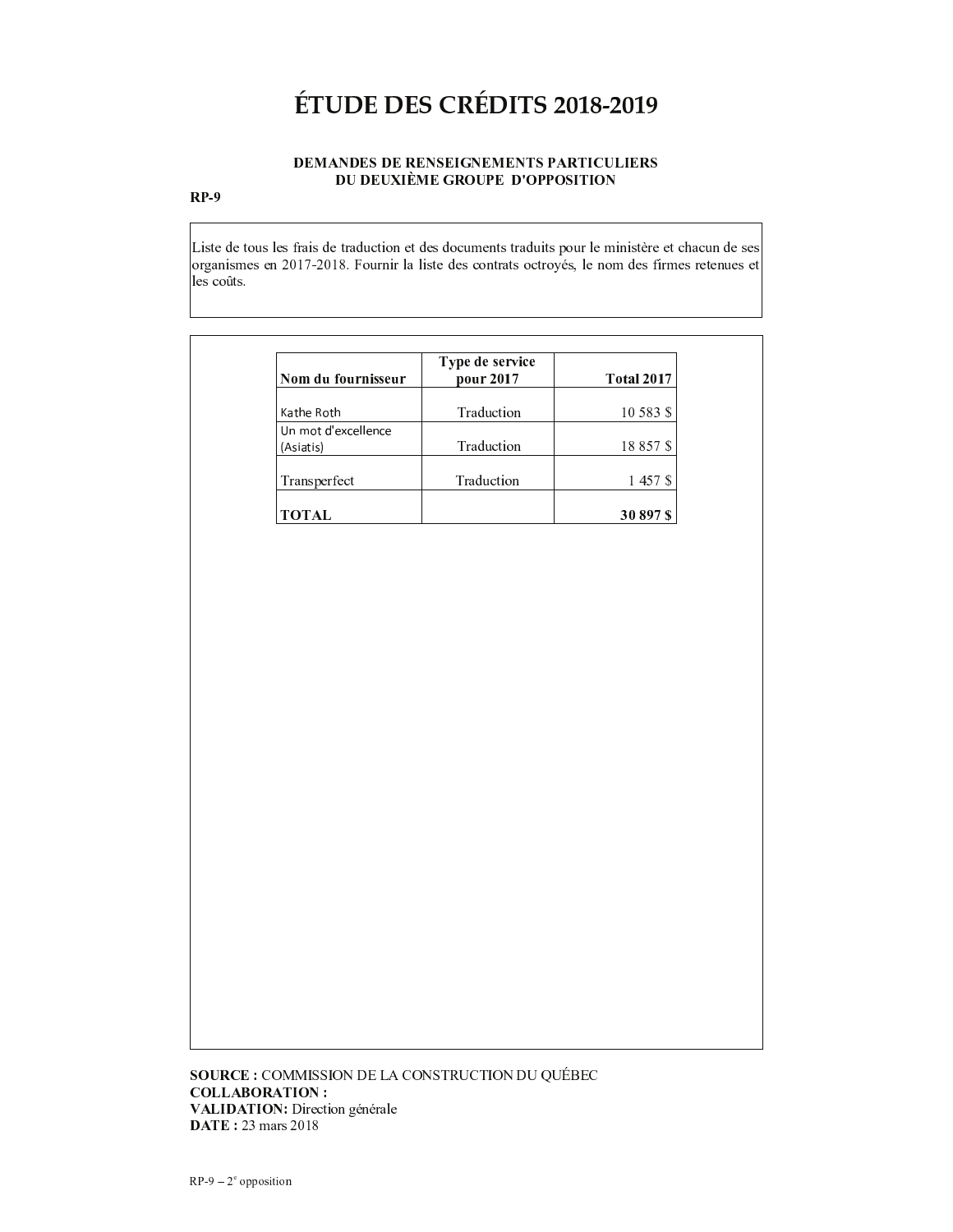### DEMANDES DE RENSEIGNEMENTS PARTICULIERS DU DEUXIÈME GROUPE D'OPPOSITION

### $RP-10$

Liste et détail de tous les mandats donnés à la Société immobilière du Québec par le ministère et par chaque organisme qui en relèvent pour la location, l'achat, la rénovation, la décoration et autres travaux réalisés en 2017-2018.

| Sans objet |
|------------|
|            |
|            |
|            |
|            |
|            |
|            |
|            |
|            |
|            |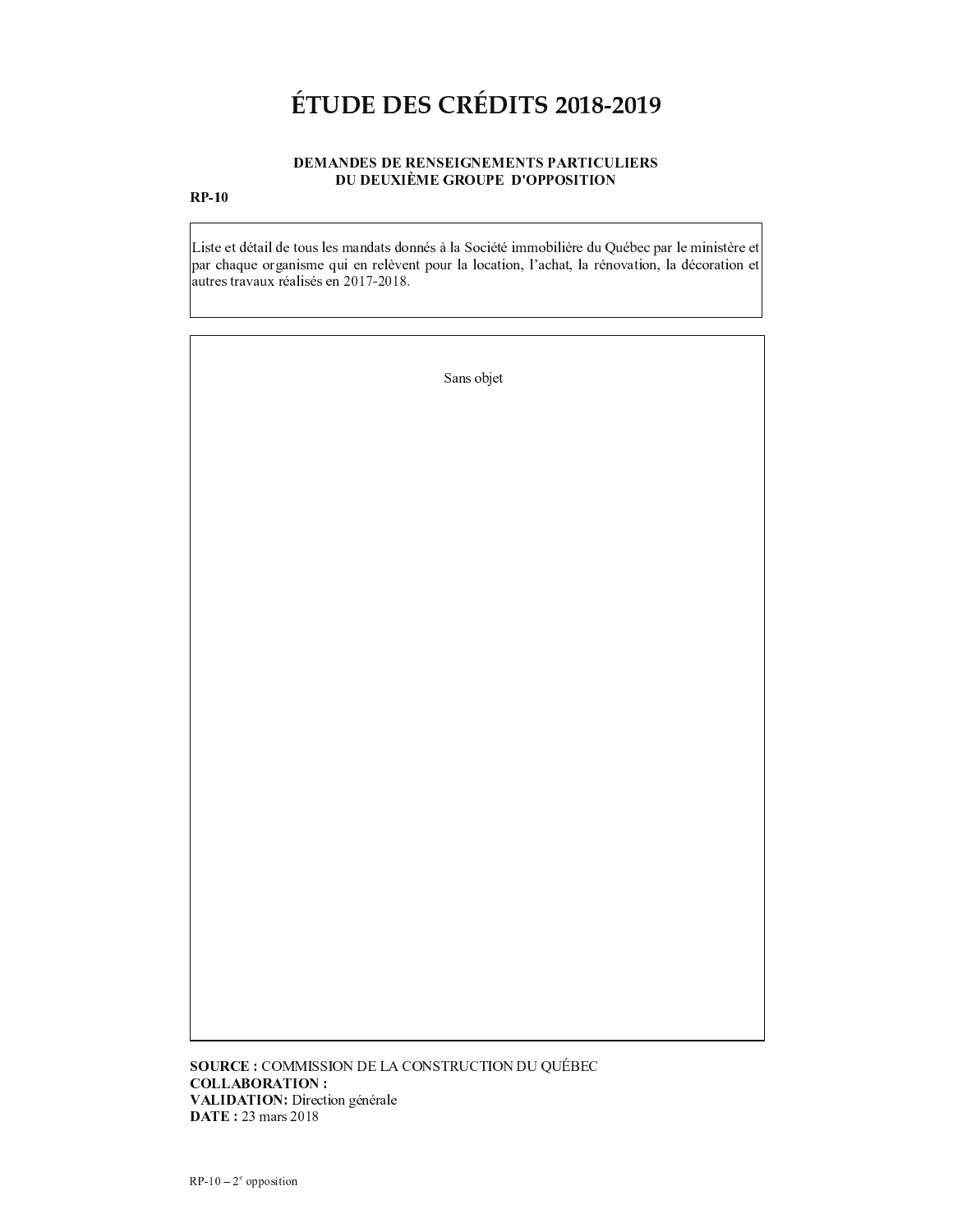### $\sim$  a b c d e f  $\sim$  and the f  $\sim$  d  $\sim$  d  $\sim$  d  $\sim$  d  $\sim$  d  $\sim$  d  $\sim$  d  $\sim$  d  $\sim$  d  $\sim$

#### n <sup>o</sup> <sup>p</sup> <sup>q</sup> <sup>r</sup> <sup>n</sup> <sup>o</sup> <sup>s</sup> <sup>n</sup> <sup>o</sup> <sup>t</sup> <sup>o</sup> <sup>r</sup> <sup>s</sup> <sup>o</sup> <sup>u</sup> <sup>v</sup> <sup>r</sup> <sup>o</sup> <sup>p</sup> <sup>o</sup> <sup>r</sup> <sup>w</sup> <sup>s</sup> <sup>x</sup> <sup>q</sup> <sup>t</sup> <sup>w</sup> <sup>u</sup> <sup>y</sup> <sup>z</sup> { <sup>u</sup> <sup>o</sup> <sup>t</sup> <sup>s</sup> n <sup>z</sup> <sup>n</sup> <sup>o</sup> <sup>z</sup> <sup>|</sup> <sup>u</sup> } <sup>p</sup> <sup>o</sup> <sup>v</sup> <sup>t</sup> <sup>~</sup> <sup>z</sup> <sup>x</sup> <sup>o</sup> <sup>n</sup> ~ <sup>x</sup> <sup>x</sup> <sup>~</sup> <sup>s</sup> <sup>u</sup> <sup>w</sup> <sup>u</sup> <sup>~</sup> <sup>r</sup>

#### $\sim$   $\sim$

- 
- ¡ ¢ ¢ ¢
- $\ddot{\quad}$   $\qquad$   $\qquad$   $\qquad$   $\qquad$   $\qquad$   $\qquad$   $\qquad$   $\qquad$   $\qquad$   $\qquad$   $\qquad$   $\qquad$   $\qquad$   $\qquad$   $\qquad$   $\qquad$   $\qquad$   $\qquad$   $\qquad$   $\qquad$   $\qquad$   $\qquad$   $\qquad$   $\qquad$   $\qquad$   $\qquad$   $\qquad$   $\qquad$   $\qquad$   $\qquad$   $\qquad$   $\qquad$   $\qquad$   $\qquad$   $\qquad$   $\$
- ya ya ya kuma wa katika mwaka wa 1990, matu wa 1990, matu wa 1990, matu wa 1990, matu wa 1990, matu wa 1990, m
- ¦ § ¨ ©
- ¡ <sup>ª</sup> «

 <sup>¬</sup> ¡ ¤ ¥ ¦ ¡ ¡ £ § ¥ £ ¢ ®

s <sup>~</sup> <sup>z</sup> <sup>t</sup> <sup>y</sup> <sup>o</sup> ¯ ° <sup>±</sup> ¡ y <sup>~</sup> { { <sup>q</sup> <sup>²</sup> <sup>~</sup> <sup>t</sup> <sup>q</sup> <sup>w</sup> <sup>u</sup> <sup>~</sup> <sup>r</sup> ¯ ³ <sup>q</sup> { <sup>u</sup> <sup>n</sup> <sup>q</sup> <sup>w</sup> <sup>u</sup> <sup>~</sup> <sup>r</sup> ¯ ¦ n o o a communication and a communication of the communication of the communication of the communication of the communication of the communication of the communication of the communication of the communication of the commu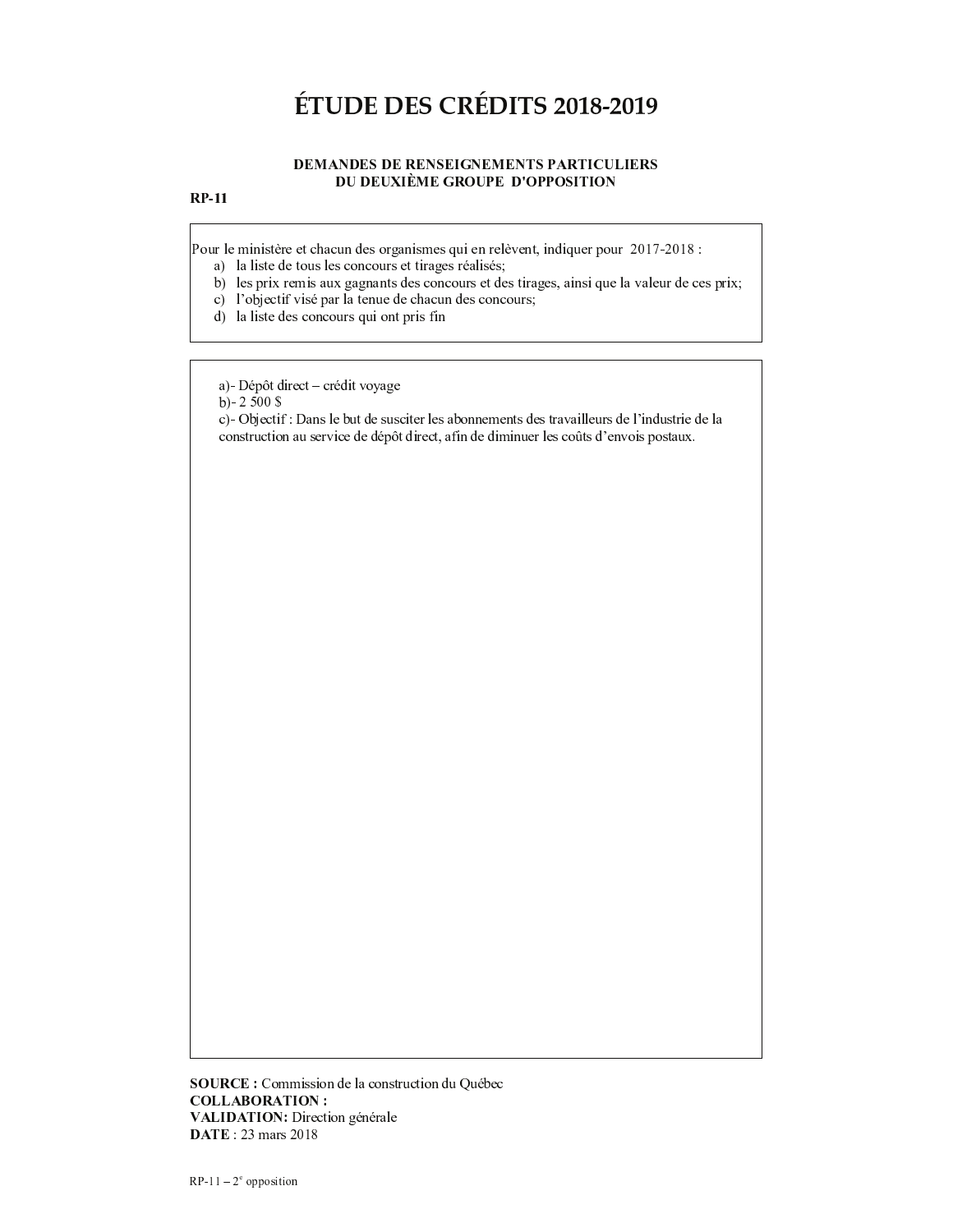#### **DEMANDES DE RENSEIGNEMENTS PARTICULIERS** DU DEUXIÈME GROUPE D'OPPOSITION

### **RP-12**

Pour le ministère et chacun des organismes qui en relèvent, concernant les campagnes de publicité et de sensibilisation, fournir pour 2017-2018 et les prévisions pour 2018-2019:

- le nom de toutes les campagnes;
- les coûts de ces campagnes;
- le nom de la firme ou du professionnel retenu pour la réaliser.  $\bullet$
- les dates de diffusion de la campagne:
- les objectifs visés par chaque campagne.

Nom de la campagne : Fiers et compétents Coût de la campagne : 370 000\$ Firme conseil pour accompagner la CCQ : Les Évadés Période : du 15 juin 2016 au 30 juin 2018 **Objectif**: Campagne de promotion visant la participation aux activités de perfectionnement offertes aux travailleurs et employeurs de l'industrie de la construction.

Nom de la campagne : « La mixité en chantier » 2017-2018 Coût de la campagne : 137 500 \$ Firme conseil pour accompagner la CCQ : Cartier communications marketing Période : novembre à décembre 2017 Objectif : Promouvoir la mixité et les mesures PAEF. Attirer et retenir les femmes dans les métiers de la construction.

Nom de la campagne : Conformité Coût de la campagne : 82 000 \$ Firme conseil pour accompagner la CCQ : Soleil communication de marque Période: 2017 Objectif : Sensibiliser la concurrence loyale dans l'industrie de la construction.

Nom de la campagne : Ligne relais-construction Coût de la campagne : 105 846 \$ Firme conseil pour accompagner la CCQ : aucune Période : à partir de novembre 2017 Objectif : mise en place d'une ligne pour les personnes touchées par des situations d'inconduites, de harcèlement et d'intimidation à caractère sexuel dans l'industrie de la construction

SOURCE : Commission de la construction du Québec **COLLABORATION: VALIDATION:** Direction générale **DATE: 23 mars 2018**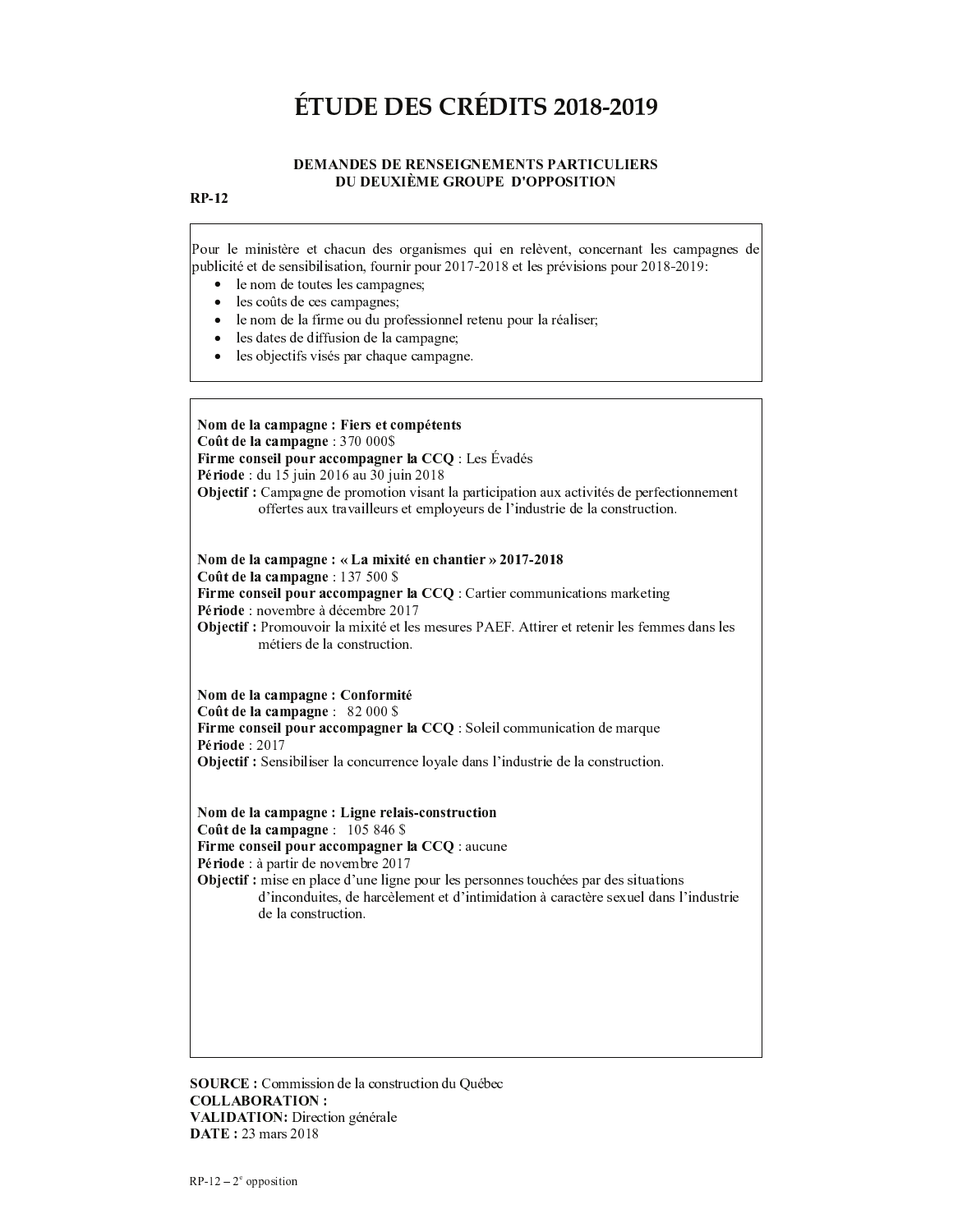#### DEMANDES DE RENSEIGNEMENTS PARTICULIERS DU DEUXIÈME GROUPE D'OPPOSITION

### $RP-13$

Pour le ministère et chacun des organismes qui en relèvent, la liste des programmes de  $\alpha$  . The set of v and v a v a r o v a r o v  $\alpha$  and  $\alpha$  and  $\alpha$  and  $\alpha$  and  $\alpha$  and  $\alpha$  and  $\alpha$  and  $\alpha$  and  $\alpha$  and  $\alpha$  and  $\alpha$  and  $\alpha$  and  $\alpha$  and  $\alpha$  and  $\alpha$  and  $\alpha$  and  $\alpha$  and  $\alpha$  and  $\alpha$  and  $\alpha$ ministère ou l'organisme qui en a la gestion, en indiquant pour chacun pour 2017-2018 :

- $\sim$  s v  $\sim$  s w  $\sim$  w  $\sim$  w  $\sim$  v  $\sim$  v  $\sim$  v  $\sim$  v  $\sim$
- <sup>r</sup> <sup>s</sup> <sup>v</sup> <sup>o</sup> <sup>t</sup> } <sup>p</sup> <sup>o</sup> <sup>p</sup> } <sup>s</sup> <sup>w</sup> <sup>o</sup> <sup>q</sup> <sup>~</sup> <sup>|</sup> <sup>v</sup> <sup>u</sup> <sup>w</sup> <sup>t</sup> <sup>s</sup> <sup>w</sup> <sup>v</sup> <sup>u</sup> <sup>z</sup> <sup>u</sup> <sup>|</sup> <sup>u</sup> <sup>q</sup> <sup>s</sup> <sup>w</sup>
- c) le montant qui leur a été accordé.

Fournir également la liste des projets qui ont été rejetés par chaque programme.

 $\sim$   $\sim$   $\sim$   $\sim$   $\sim$ 

SOURCE : Commission de la construction du Québec COLLABORATION : VALIDATION: Direction générale  $\mathbf{DATE}: 23 \text{ mars } 2018$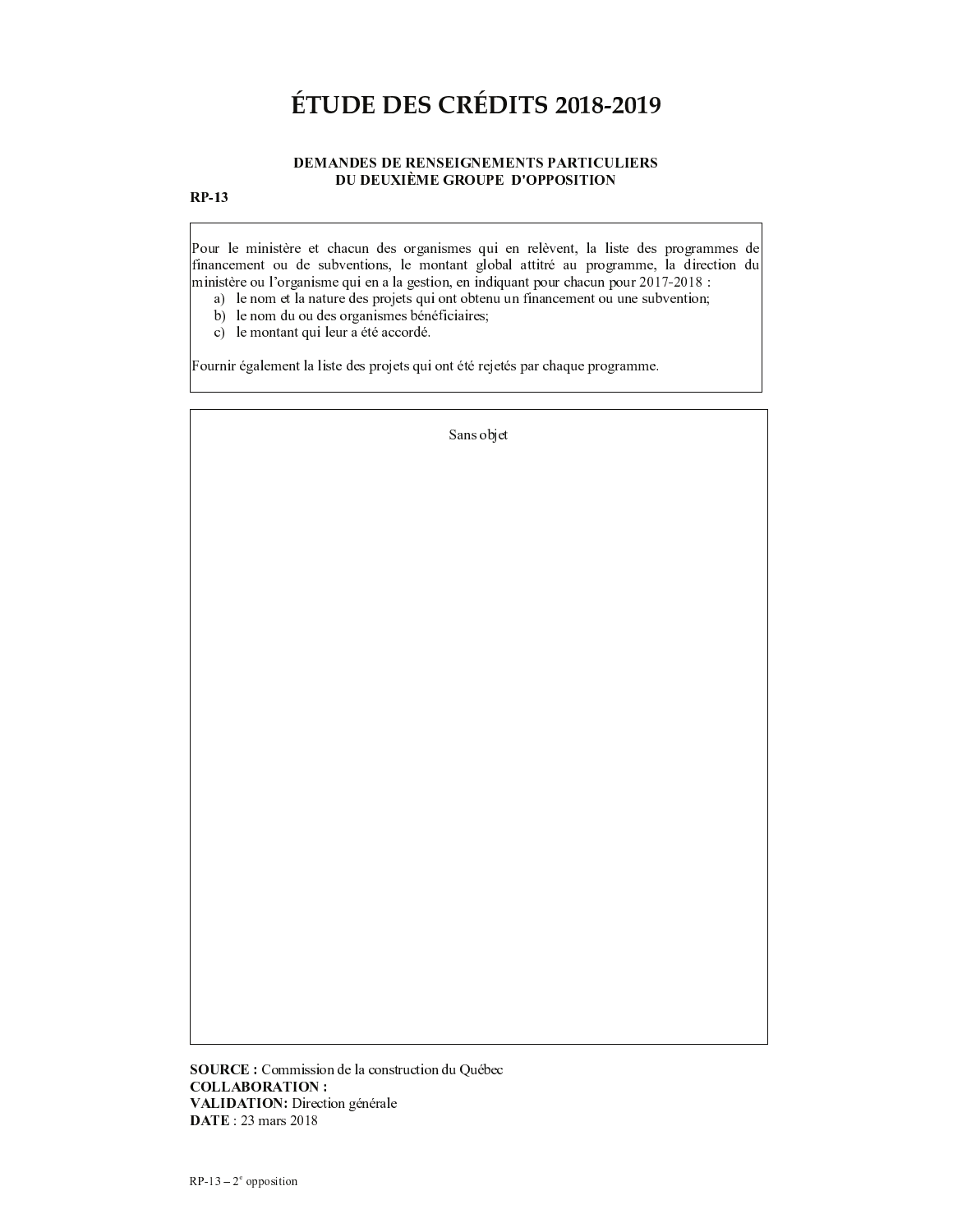#### **DEMANDES DE RENSEIGNEMENTS PARTICULIERS** DU DEUXIÈME GROUPE D'OPPOSITION

### **RP-14**

Pour le ministère et chacun des organismes, qui en relèvent, indiquer pour 2017-2018 :

- a) le nombre d'employés et le nom des employés affectés aux communications et/ou affaires publiques;
- b) le montant dépensé par direction, département ou division des communications et/ou des affaires publiques.
- c) le nombre et le détail des rencontres des employés affectés aux communications et/ou affaires publiques avec d'autres instances ou organismes publics, ventilé par instances ou organismes;
- d) Le montant total des sommes investies en veille médiatique en 2017-2018 au sein de la direction des communications. Fournir le nom du ou des fournisseurs de services et le détail des factures payées;
- e) Le montant total des sommes investies en veille médiatique en 2017-2018 au sein du cabinet du ministre. Fournir le nom du ou des fournisseurs de services et le détail des factures payées.

Le personnel de la Commission de la construction du Québec (CCQ) n'est pas assujetti à la Loi sur la fonction publique.

**SOURCE**: Commission de la construction du Québec **COLLABORATION: VALIDATION:** Direction générale **DATE: 23 mars 2018**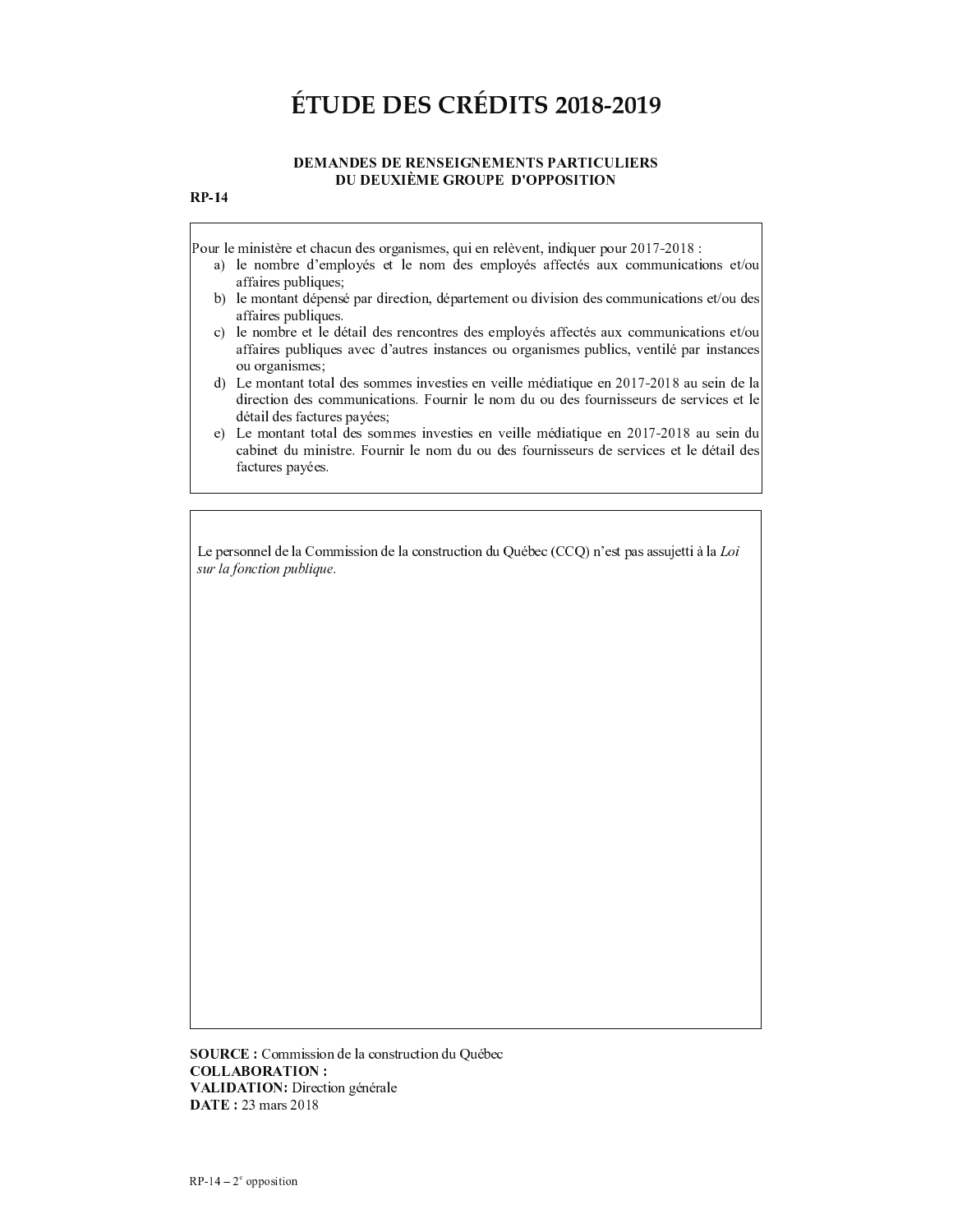#### DEMANDES DE RENSEIGNEMENTS PARTICULIERS DU DEUXIÈME GROUPE D'OPPOSITION

### $RP-15$

Pour le ministère et chacun des organismes qui en relèvent, le nombre d'ETC affectés et les coûts reliés à la préparation de l'exercice d'étude des crédits budgétaires (incluant les réponses aux questions et les présences en commission parlementaire).

Le personnel de la Commission de la construction du Québec (CCQ) n'est pas assujetti à la Loi an le fonotion publicus

Environ 25 personnes ont participé à l'exercice de l'étude des crédits 2018-2019.

Le coût estimé de la préparation de l'exercice de l'étude des crédits budgétaires est de 33 000\$.

SOURCE : Commission de la construction du Québec COLLABORATION : Direction générale VALIDATION: Direction générale **DATE**: 23 mars 2018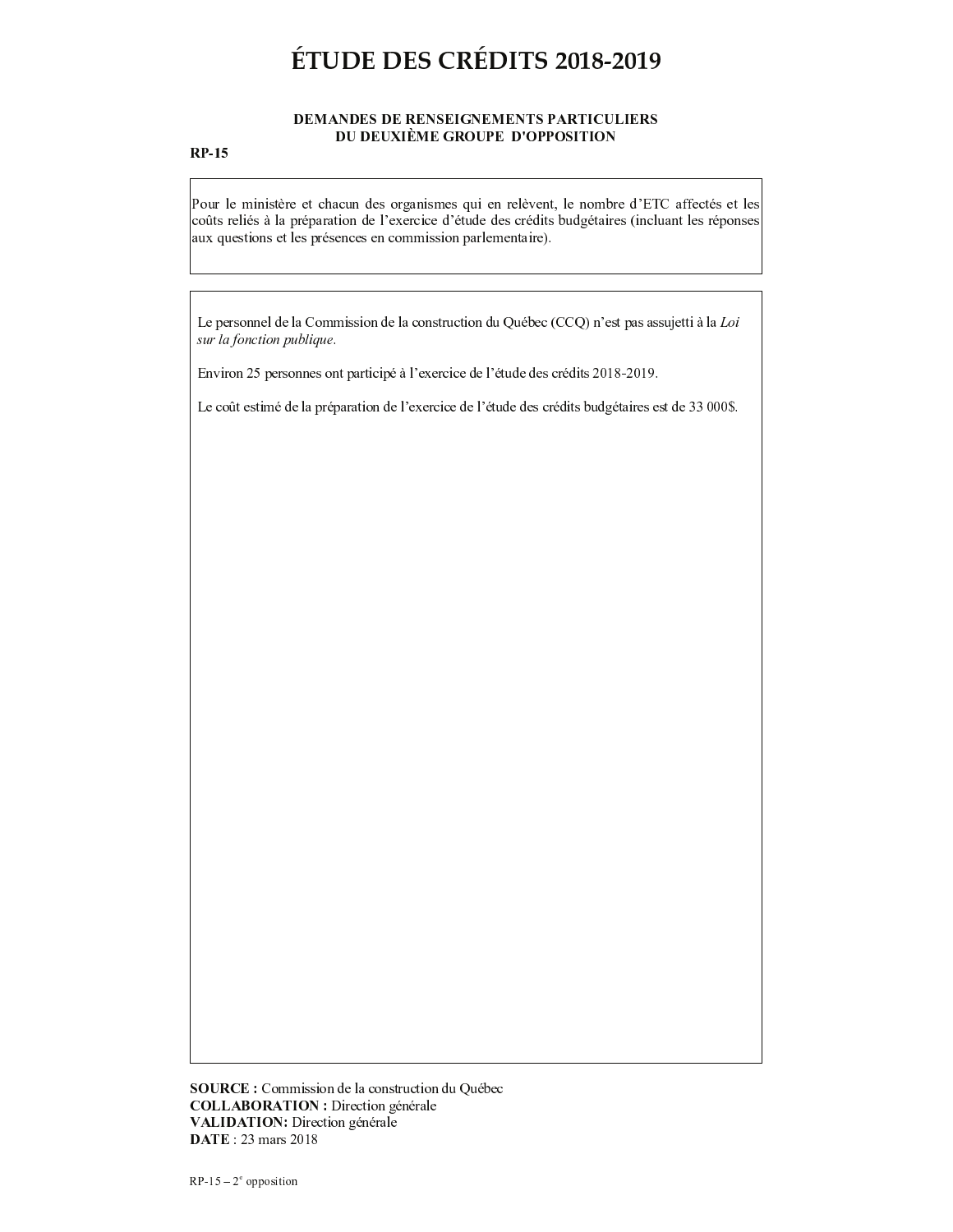### DEMANDES DE RENSEIGNEMENTS PARTICULIERS DU DEUXIÈME GROUPE D'OPPOSITION

### $RP-16$

Pour le ministère et chacun des organismes qui en relèvent, le total et la ventilation des créances et/ou amendes à recouvrer pour chacune des années 2010-2011 à 2017-2018, l'âge de ces créances (ventilé par années) et les moyens entrepris pour les recouvrer. Prévisions pour 2018-2019.

| Sans objet |
|------------|
|            |
|            |
|            |
|            |
|            |
|            |
|            |
|            |
|            |
|            |
|            |
|            |
|            |

**SOURCE**: Commission de la construction du Québec **COLLABORATION: VALIDATION:** Direction générale **DATE: 23 mars 2018**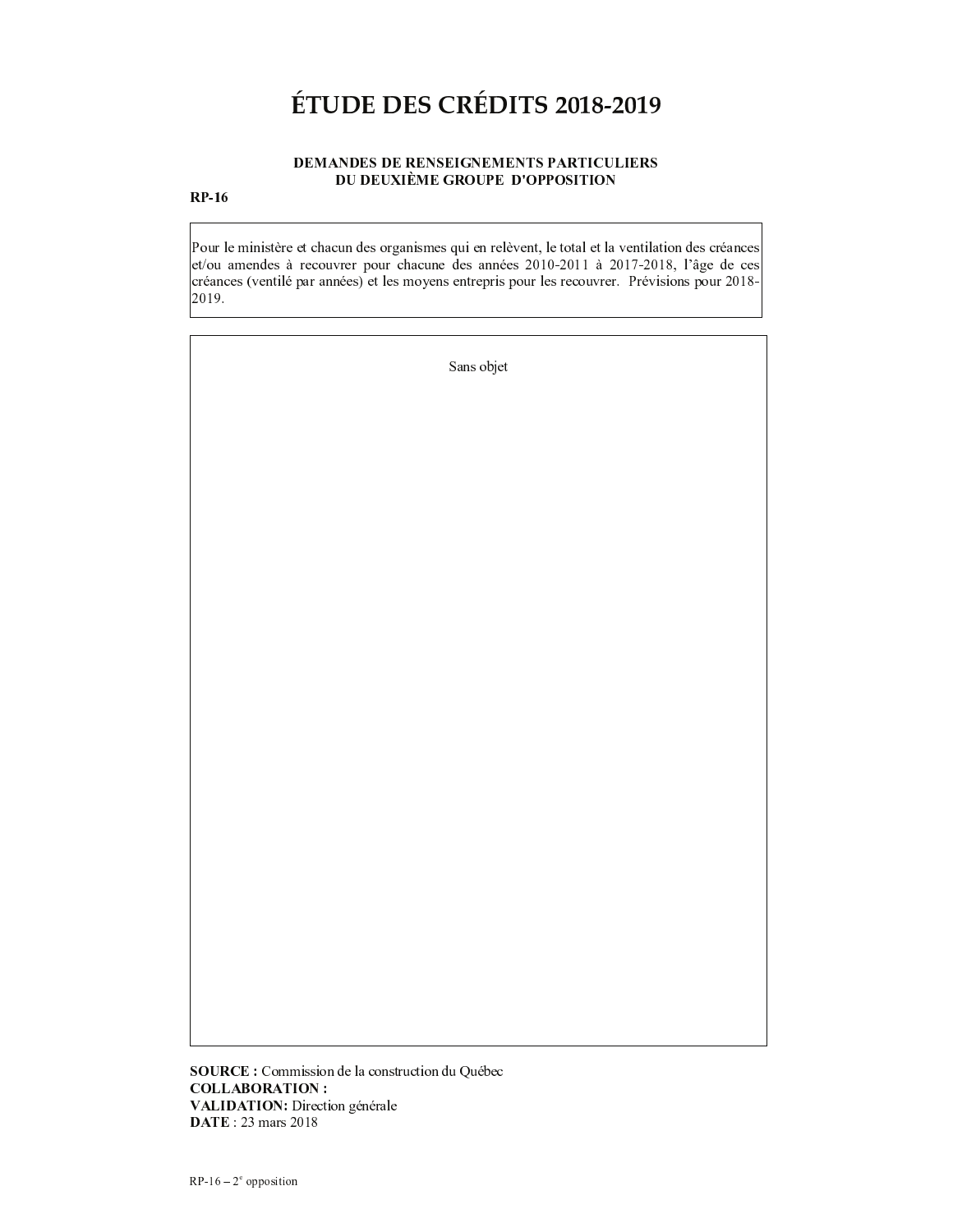### DEMANDES DE RENSEIGNEMENTS PARTICULIERS DU DEUXIÈME GROUPE D'OPPOSITION

### $RP-20$

Le nombre d'enquêtes pour fraude ou corruption menées par la Commission de la construction du Québec pour les années 2013-2014, 2014-2015, 2015-2016, 2016-2017 et 2017-2018 ainsi que la ventilation des coûts totaux engendrés par ces enquêtes et des mesures prises par la Commission.

| 42                                                                                                                                                                                                                                                                                                                                                                                                                         |
|----------------------------------------------------------------------------------------------------------------------------------------------------------------------------------------------------------------------------------------------------------------------------------------------------------------------------------------------------------------------------------------------------------------------------|
|                                                                                                                                                                                                                                                                                                                                                                                                                            |
|                                                                                                                                                                                                                                                                                                                                                                                                                            |
| $\mathfrak{D}_{1}^{2}(\mathfrak{D}_{1})=\mathfrak{D}_{2}^{2}(\mathfrak{D}_{2})=\mathfrak{D}_{2}^{2}(\mathfrak{D}_{1})=\mathfrak{D}_{2}^{2}(\mathfrak{D}_{2})=\mathfrak{D}_{2}^{2}(\mathfrak{D}_{1})=\mathfrak{D}_{2}^{2}(\mathfrak{D}_{1})=\mathfrak{D}_{2}^{2}(\mathfrak{D}_{1})=\mathfrak{D}_{2}^{2}(\mathfrak{D}_{1})=\mathfrak{D}_{2}^{2}(\mathfrak{D}_{1})=\mathfrak{D}_{2}^{2}(\mathfrak{D}_{1})=\mathfrak{D}_{2}^{$ |
|                                                                                                                                                                                                                                                                                                                                                                                                                            |

| Poursuites pénales recommandées par l'Unité -<br>Enquêtes spéciales en lien avec les articles reliés à de la<br>fraude ou usage de faux                          | 2017 |
|------------------------------------------------------------------------------------------------------------------------------------------------------------------|------|
| Détruit, altère ou falsifie un registre, une liste de paye, le<br>système d'enregistrement ou un document (art. 122.4)                                           | 113  |
| Faire une fausse déclaration, falsifier un document ou faire<br>usage d'un document falsifié pour l'obtention d'un<br>certificat de compétence art. (119.1 (10)) | 2    |
| Total                                                                                                                                                            | 115  |

#### Infractions reliées au travail au noir détectées lors des inspections de chantier

| <b>Infractions</b>                                    | 2017 |
|-------------------------------------------------------|------|
| Non-détention de certificat de compétence             | 3233 |
| Non-enregistrement à la CCQ                           | 882  |
| Non-détention d'une licence de la RBQ                 | 823  |
| Refus ou entrave                                      | 265  |
| Travailleurs interdits <sup>1</sup>                   | 305  |
| Non-respect d'une ordonnance de suspension de travaux | 3    |
| <b>Total</b>                                          | 5511 |
| Situations d'heures potentiellement non déclarées     | 2017 |
| Suivi proactif                                        | 1658 |
| Interaction chantier / livres                         | 215  |
| Total                                                 | 1873 |

 $^{1}$  Exécution de travaux sans être employeur, salarié, entrepreneur ou représentant désigné.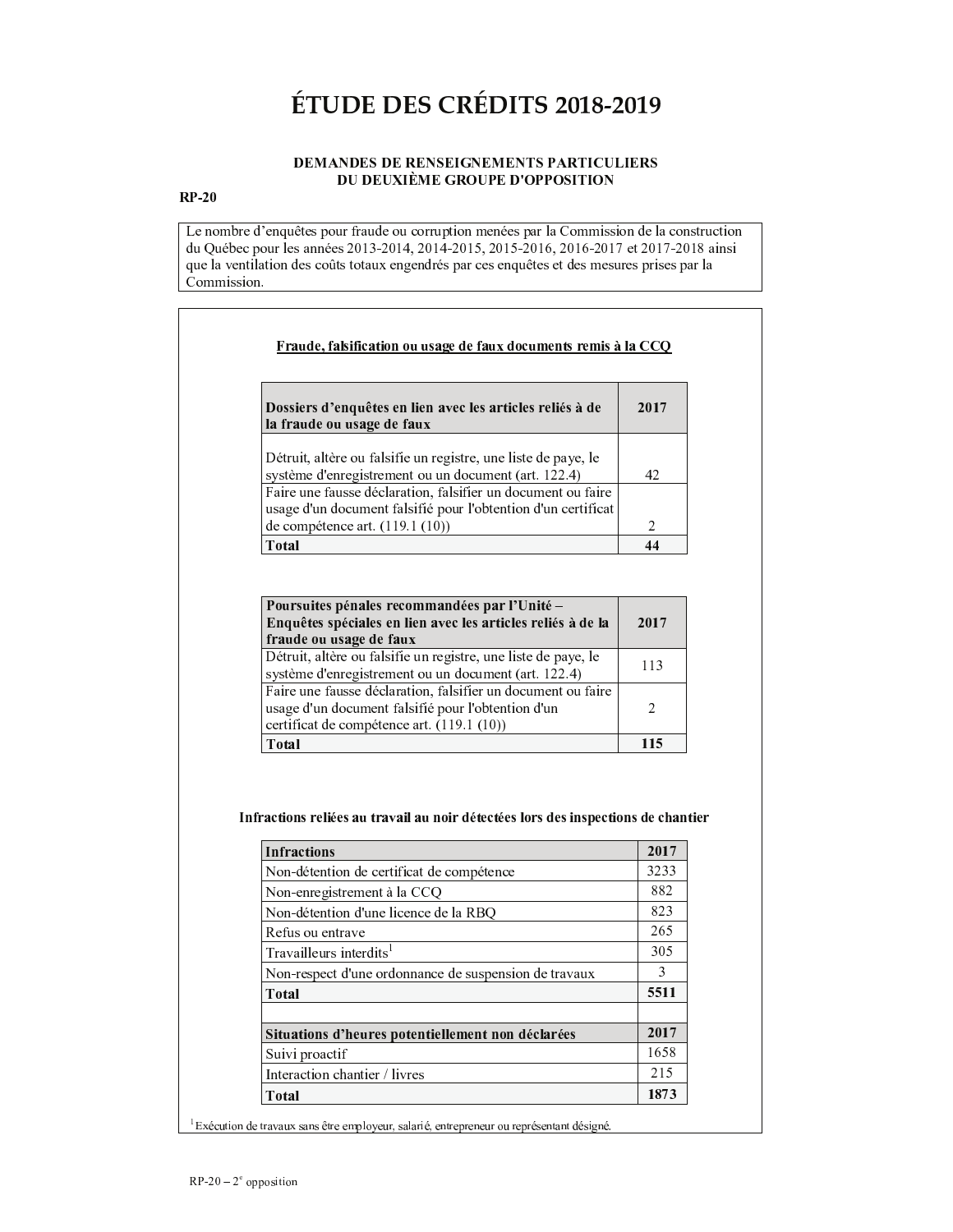#### Infractions reliées au travail au noir relevées lors des interventions aux livres<sup>1</sup>

| <b>Infractions</b>                                 | 2017 |
|----------------------------------------------------|------|
| Non-enregistrement à la CCQ                        |      |
| Rapport mensuel / remises mensuelles non conformes | 207  |
| Rapport mensuel en retard                          |      |
| Refus ou entrave                                   | 364  |
| Registre non conforme                              | 144  |
| Autres                                             |      |
| Total                                              | 716  |

where  $x$  is the set of  $x$  is the set of  $x$  is the set of  $x$  is the set of  $x$  is the set of  $x$  is the set of  $x$ construction.

### Interventions aux livres

| Interventions aux livres                          | 2017    |
|---------------------------------------------------|---------|
| Nombre d'enquêtes de livres complétées            | 1479    |
| l Total des sommes réclamées                      | 21.4 MS |
| Total des sommes perçues avant transfert au légal | 12.5 MS |

 . <sup>+</sup> & & <sup>+</sup> - ) \* & % # \* % <sup>+</sup> # / # , \* \_ \_ \_ \_ \_ . \_ \_ \_ . \_ \_ \_ \_ \_ VALIDATION: Direction générale **DATE**: 23 mars 2018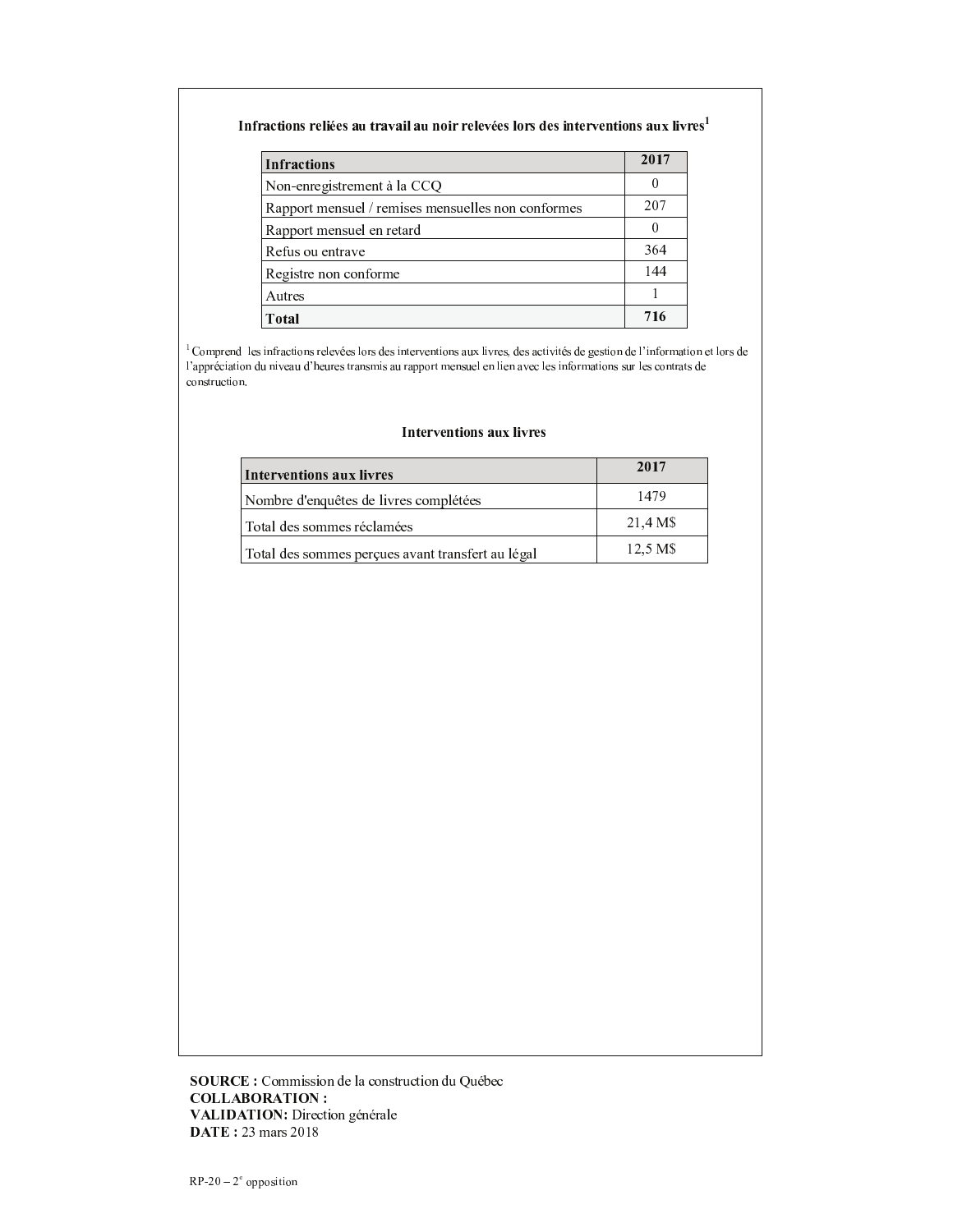### DEMANDES DE RENSEIGNEMENTS PARTICULIERS DU DEUXIÈME GROUPE D'OPPOSITION

### $RP-22$

Liste et copie de toutes les recherches commandées en 2016-2017 et 2017-2018 incluant les coûts et les appels d'offres.

### Pour l'année 2017 :

Maketing Léger Inc. Services professionnels - groupes de discussion sur le Carnet Référence Coût: 42 500,00 \$ Gré à gré

Aviseo Conseil Inc.

Services d'accompagnement relatif à la rédaction d'une analyse d'impact réglementaire en conformité avec les nouvelles dispositions de la politique gouvernementale sur l'allègement réglementaire et administratif

Coût: 24 843,00 \$

Gré à gré

SOURCE : Commission de la construction du Québec **COLLABORATION: VALIDATION**: Direction générale **DATE**: 23 mars 2018